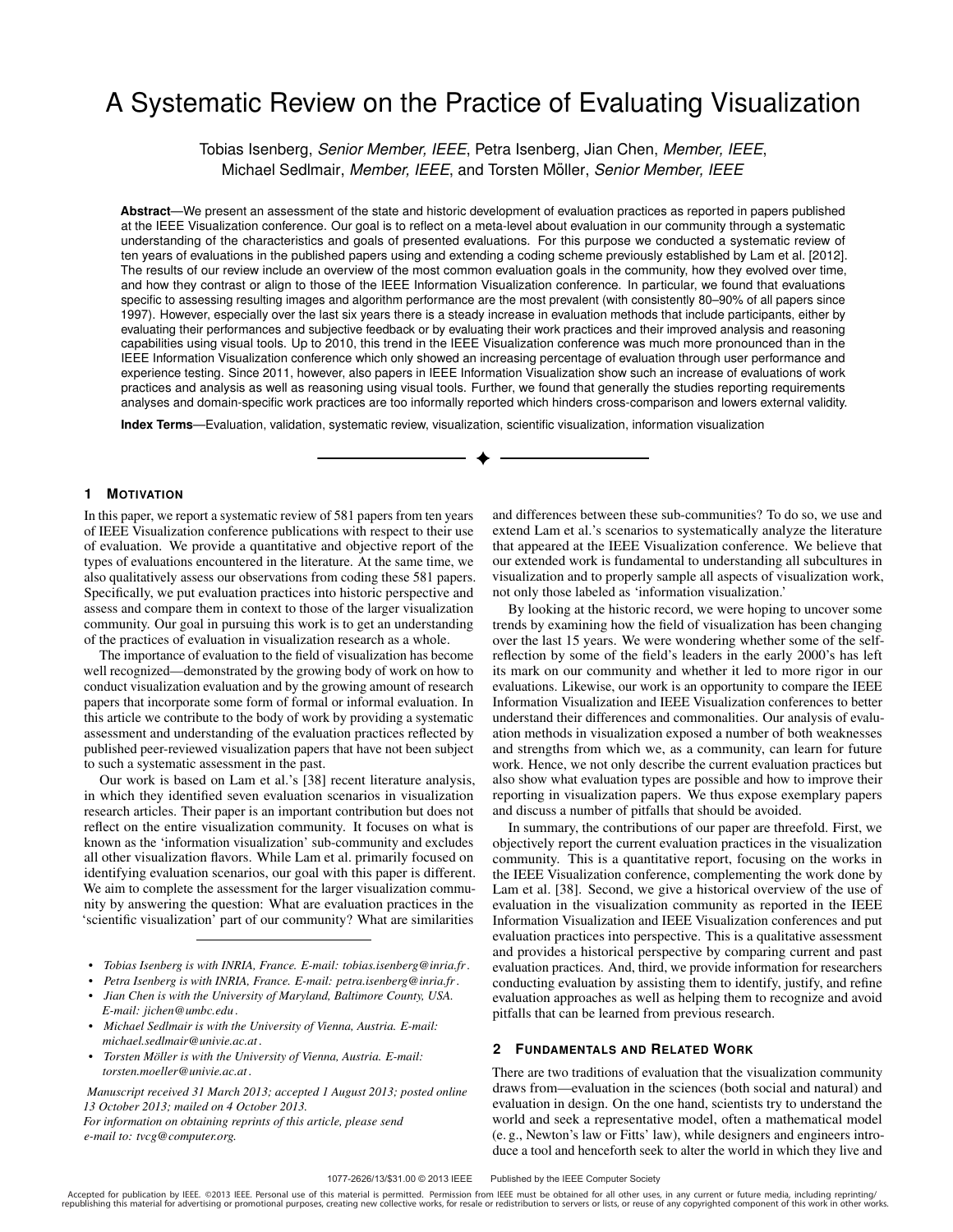with which they interact. Science is concerned with model validation and reproducibility. In addition, in the computational sciences, the mathematical model is turned into a computer algorithm. This invokes challenges of verifying the algorithm based on the mathematical model. For designers, the focus is what is called a 'user,' putting the emphasis on the 'human-in-the-loop.' Hence, aspects of tool functionality, usability, and aesthetics are of concern.

## **2.1 Validation, Verification, and Reproducibility**

In computational science, *validation* refers to the process of ensuring the correctness of a conceptual or mathematical model with the salient aspects of reality [\[4\]](#page-8-0). In contrast, *verification* refers to the process of determining the accuracy of an algorithmic implementation with respect to the mathematical model. It is important to point out the dilemma in science that theories and models cannot be validated, only invalidated. Hence, the process of validation and verification tends to be a difficult one and of empirical nature. It is thus common to test one's algorithms and models on a number of well-chosen test cases. In the words of Karl Popper, one of the prominent philosophers of science: "So long as a theory withstands severe tests and is not superseded by another theory in the course of scientific progress, we may say that it has 'proved its mettle' " [\[54\]](#page-9-1).

Simply computing an (absolute or relative) error measure between a known, highly accurate solution and a current algorithmic output tends to be a standard in code verification and is common practice in visualization research. However, Etiene et al. [\[17\]](#page-8-1) recently have pointed out that asymptotic error measures can be more powerful in finding problems in an implementation.

Reproducibility of experiments is essential during the validation process. Experiments are often the basis for our conceptual models of the real world, but come with imprecision attached. Being able to quantify this error and reproduce the measurements greatly increases the confidence in the model and theories—which is important in the social and natural sciences alike. Based on this notion a movement in the computational sciences has been established known as *reproducible research* [\[15\]](#page-8-2). It advocates the publication of data and source code together with the paper in order to improve independent validation of the proposed models and thereby increasing the trust in them and to accelerate scientific progress. To address these issues in our community (see also, e. g.,  $[16, 21, 31, 67]$  $[16, 21, 31, 67]$  $[16, 21, 31, 67]$  $[16, 21, 31, 67]$  $[16, 21, 31, 67]$  $[16, 21, 31, 67]$  $[16, 21, 31, 67]$ ), recently the EuroRVVV workshop has been created to discuss, in particular, problems of reproducibility, verification, and validation in visualization research.

#### **2.2 Human-In-The-Loop**

The Human-Computer Interaction (HCI) community has focused on understanding the human-centered-design process specific to computational tools. Hence, while the functionality (effectiveness) of a tool is of primary concern, usability (efficiency) and aesthetics (affect) play an important role as well [\[61,](#page-9-4) [63\]](#page-9-5). Just like for the scientific method, there is no possibility to fool-proof a tool. Hence, in both cases—science and engineering—evaluation is based on empirical methods.

While the general practices in HCI are also applicable to our field, visualization research has several unique properties that have led researchers to reflect on how to best study and evaluate visualization tools. Therefore, with  $BELIV<sup>2</sup>$  $BELIV<sup>2</sup>$  $BELIV<sup>2</sup>$  a dedicated workshop series has been established on this topic, similar to EuroRVVV.

Carpendale [\[9\]](#page-8-5) provides an excellent overview of different empirical evaluation approaches and strategies as they can be applied to visualization research. In particular, she describes quantitative and qualitative evaluation methods, highlighting the advantages and challenges for both. Important differences between a quantitative, controlled approach and a more qualitative study technique that aims at measuring insight using open-ended protocols have also been argued well by North [\[50\]](#page-9-6). While not specifically focused on visualization, a further important

paper on finding the right study approach is Greenberg and Buxton's "usability evaluation considered harmful (some of the time)" [\[23\]](#page-8-6), in which they discuss pitfalls of over-focusing on usability studies.

Munzner's Nested Model [\[47\]](#page-9-7) identifies four levels of visualization design—problem characterization, data and task abstraction, visual encoding/interaction design, and algorithm design—and provides guidance on valid evaluation methods for these different design levels. Tory and Möller [[65\]](#page-9-8) specifically discuss the role of human factors in visualization and advocate various methods applied in user-centered design processes. Based on such methods, Sedlmair et al. [\[59\]](#page-9-9) provide a design study methodology that guides the selection of such evaluation methods in problem-driven and collaborative visualization projects.

#### **2.3 Novel Evaluation Methods**

While visualization research borrows heavily from other disciplines, several researchers have either developed new methods or discussed in detail how certain approaches need to be extended for visualization evaluation. In particular, empiric evaluation and the consideration of human factors are actively being discussed [\[3,](#page-8-7) [9,](#page-8-5) [10,](#page-8-8) [11,](#page-8-9) [19,](#page-8-10) [36,](#page-9-10) [46,](#page-9-11) [53,](#page-9-12) [65,](#page-9-8) [68\]](#page-9-13). Here we highlight some select methods discussed in the past.

North's insight-based method mentioned above [\[50\]](#page-9-6) is one prominent example of a novel method for visualization evaluation. Others have reflected on the use of a critical inspection as a form of evaluating visualizations. This inspection can either be done by the authors of an article themselves or by reporting feedback from external experts. This "critical thinking about visualization" [\[34\]](#page-9-14) has to be neutral and be backed up by facts as Kosara points out. In addition, Tory and Möller [\[66\]](#page-9-15) argue that domain expert feedback can be a viable complement to controlled studies, both for heuristic evaluation of usability as well as for understanding the support of high-level cognitive tasks. However, not only the judgment of domain experts but also that of visual experts such as artists, graphic designers, or illustrators can be useful as has been shown in a few cases [\[1,](#page-8-11) [27,](#page-8-12) [29,](#page-9-16) [30\]](#page-9-17)—in particular since 'critique' as a technique originated from teaching in the visual arts [\[35\]](#page-9-18). In visualization, it can be used in combination with techniques such as sketching and ideation when developing new visualization techniques [\[26\]](#page-8-13). For evaluating the impact of visualization tools on practices of real users, specific forms of case studies have been suggested [\[62\]](#page-9-19). Even gameplay as a form of human computing can be used to involve a wide audience in evaluating visualizations [\[2\]](#page-8-14). Van Wijk [\[69,](#page-9-20) [70\]](#page-9-21) employed an economic model to assess the "value of visualization" based on effectiveness and efficiency. He explains the success or its lack with this model for a number of example visualization techniques and tools. Van Wijk's model, however, is based on the correct estimation of costs and benefits for a tool, which is often difficult to obtain in practice.

## **2.4 The Practice of Evaluation in Visualization Research**

While the cited researchers have reflected on methodological approaches for evaluation, others have looked systematically at evaluation in visualization (e. g., [\[11,](#page-8-9) [52,](#page-9-22) [65\]](#page-9-8)). Most influential for our work is the meta-study on evaluation goals by Lam et al. [\[38\]](#page-9-0). They examined 850 papers published at the IEEE Information Visualization symposium/ conference (InfoVis), in Palgrave's Journal of Information Visualization (IV), at the IEEE Symposium on Visual Analytics in Science and Technology (VAST), as well as at the Eurographics Symposium/Conference on Visualization (EuroVis)<sup>[3](#page-1-2)</sup> in the years 1995–2010. Based on their analysis, Lam et al. identified seven scenarios that delineate empirical evaluation goals and visualization questions prevalent in the examined visualization publications. They found that, in the chosen sample of papers, the use of evaluation in visualization papers is steadily increasing but that the types of evaluation most frequently used are those that examine people's performances, users experience, and objective measures of algorithm quality and performance. However, because Lam et al.'s systematic review of the use of evaluation in visualization

<span id="page-1-0"></span><sup>&</sup>lt;sup>1</sup>EuroVis Workshop on Reproducibility, Verification, and Validation in Visualization; see [http://www.eurorvvv.org/ .](http://www.eurorvvv.org/)

<span id="page-1-1"></span><sup>2</sup>Beyond Time and Errors: Novel Evaluation Methods for (Information) Visualization; see<http://www.beliv.org/> .

<span id="page-1-2"></span><sup>&</sup>lt;sup>3</sup>Of the papers published at the EuroVis conferences, (following their reviewers' request) Lam et al. [\[38\]](#page-9-0) excluded those papers they (Lam et al.) classified as "pure SciVis papers [ . . . ] based on visualization type: (e. g., pure volume, molecular, fibre-bundle, or flow visualization)."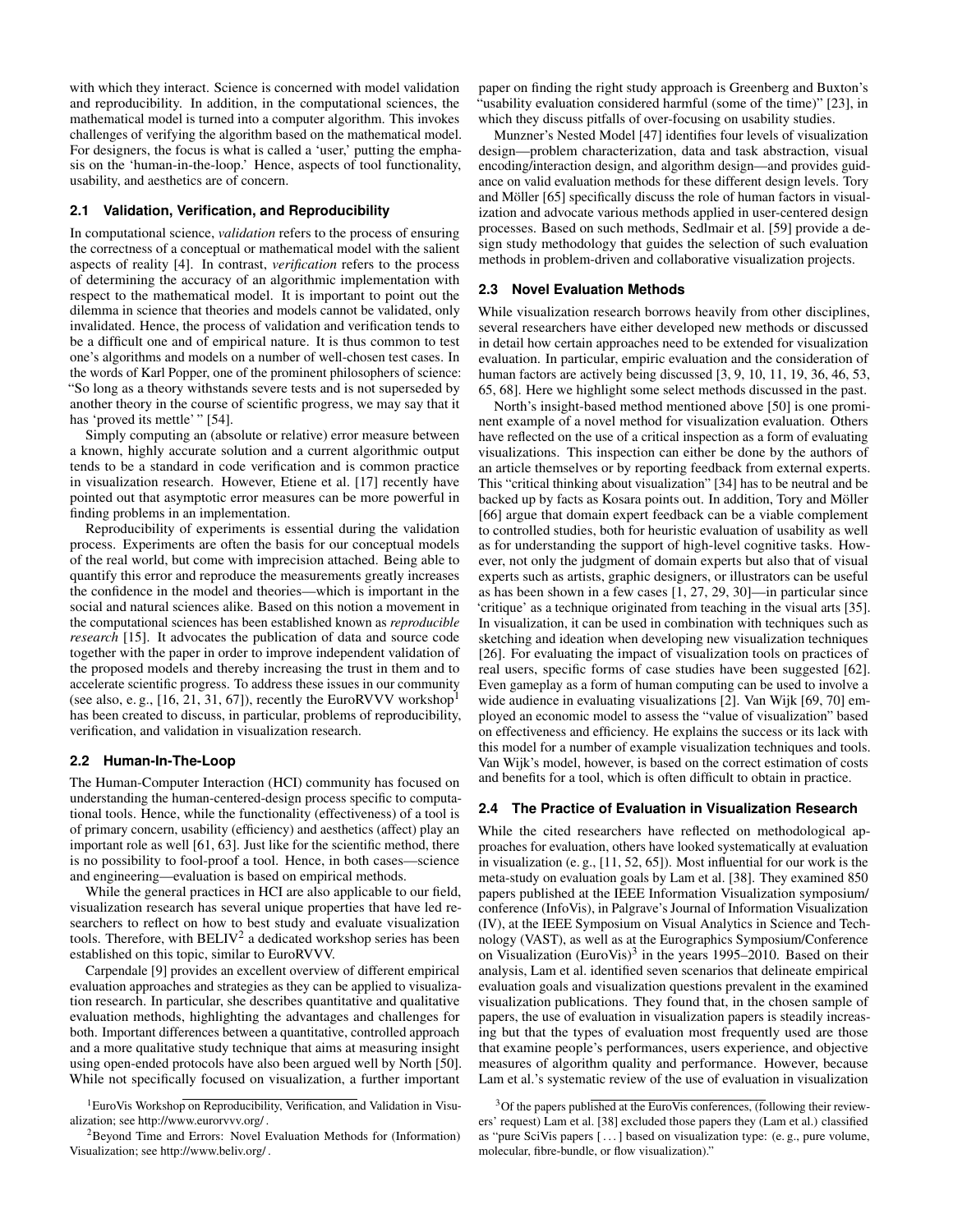is restricted to what they consider to be 'information' visualization work, it only provides a part of the whole picture. In our own work we use Lam et al.'s set of seven scenarios to analyze the use of evaluation in the research published at the IEEE Visualization conference and compare our results to those by Lam et al. Their rigorous methodological coding approach and the resulting descriptive scenarios give us a straight-forward way to build and extend upon their work. Furthermore, it allows us to compare different practices and trends in the visualization sub-communities of 'scientific' and 'information' visualization, and to draw conclusion based upon these findings.

# <span id="page-2-1"></span>**3 APPROACH AND METHODOLOGY**

In order to get a systematic overview of the state of evaluation in visualization we conducted a rigorous qualitative literature review. Qualitative literature reviews are a standard technique in many areas of science to objectively report on current knowledge or practices on a topic of interest [\[22\]](#page-8-15). As a comprehensive overview, a literature review can help to place a topic or practices into perspective. We approached our literature review as discussed in the following sections.

## **3.1 Choice of Literature**

To get a comprehensive overview of the use of evaluation in visualization as a whole we assessed the respective practices in the IEEE Visualization conference (now IEEE Scientific Visualization) and compared it later to the previous assessment by Lam et al. [\[38\]](#page-9-0) of the IEEE Information Visualization conference. This approach allowed us to inspect a good cross-section of topics, approaches, and solutions common to the visualization community. Out of the past 23 years of the IEEE Visualization conference, we chose to code the past seven years (2012–2006) as well as 2003, 2000, and 1997. Coding the past seven years allowed us to reflect on current practices, while coding the earlier years allowed us to put results into historical perspective.

## **3.2 Choice of Codes**

We based our coding scheme on the seven scenarios presented by Lam et al. [\[38\]](#page-9-0). Each scenario was assigned as a code. In the process of coding, we extended the initial list by one code (QRI). We also decided to rename Lam et al.'s VA (Visualization Algorithms) code into AP (Algorithm Performance) to more accurately reflect our findings. Based on these changes, we used the following list of codes:

- UWP *Understanding Environments and Work Practices:* This code includes evaluations that derive an understanding of the work, analysis, or information processing practices by a given group of people with or without software use. Common examples are evaluations with experts to understand their data analysis needs and requirements for developing a visualization.
- VDAR *Visual Data Analysis and Reasoning:* This code includes evaluations that assess how a visualization tool supports analysis and reasoning about data and helps to derive relevant knowledge in a given domain. Example evaluations include those that study experts using a tool on their data and analyzing how they can solve domain-specific questions with a new tool.
- CTV *Evaluating Communication Through Visualization:* This code includes evaluations that assess the communicative value of a visualization or visual representation in regards to goals such as teaching/learning, idea presentation, or casual use. For example, a study that assesses how well a visualization can communicate medical information to a patient would fall into this category.
- CDA *Evaluating Collaborative Data Analysis:* Evaluations in this group try to understand to what extent a visualization tool supports collaborative data analysis by groups of people.

While the previous scenarios focused on the process of data analysis, the remainder focuses on understanding visualizations or visualization systems and algorithms:

UP *User Performance:* Evaluations in this category objectively measure how specific features affect the performance of people with a system. Controlled experiments using time and error are typical example methods in this category.

- UE *User Experience:* This code includes evaluations that elicit subjective feedback and opinions on a visualization (tool). Interviews and Likert-scale questionnaires are common methods to do so.
- AP *Algorithm Performance:* Evaluations in this category quantitatively study the performance or quality of visualization algorithms. The most common examples include measurements of rendering speed or memory performance. This scenario was originally called VA (Visualization Algorithms) in Lam et al.'s [\[38\]](#page-9-0) paper.
- QRI *Qualitative Result Inspection:* Evaluations in this category are evaluations through qualitative discussions and assessments of visualization results. In contrast to UE, they do not involve actual end users or participants but instead ask the viewer of a resulting image to make an assessment for themselves. The following section gives details on why we chose to add this code.

## **3.3 Coding Method**

Five coders (all co-authors of this paper) participated in the assessment of the literature. To calibrate, we started coding with Lam et al.'s [\[38\]](#page-9-0) seven unique scenarios. We randomly picked the year 2009 to calibrate our codes. Each of the 54 papers in this year was assigned to a varying set of three coders. After the first coding pass the inter-coder reliability had reached 0.743 (Krippendorff's alpha [\[37,](#page-9-23) Ch. 12]). For each paper with a conflicted code, the coders discussed reasons for discrepancies and resolved them. After the first coding pass, all coders also met to discuss whether the initial code set needed to be extended. It was at this point that we decided to introduce the QRI code. We noted that a large number of papers in 2009 used QRI as an evaluation or proof for the quality of their results. A discussion among the authors of this paper ensued as to the validity of the code as an actual type of 'evaluation' and we will further reflect on the issue in [Sect. 4.](#page-2-0) Yet, given that the coding of 2009 revealed an apparent prevalence of papers with QRI and because of past discussions of the approach in the literature [\[34,](#page-9-14) [47,](#page-9-7) [69\]](#page-9-20), we included this code to quantitatively assess its actual prevalence and to be able to qualitatively discuss QRI practices.

After the first conflicts had all been resolved, the remaining papers were assigned to one coder each. In the process of coding the remaining papers all coders remained in close contact and communicated when choices were made as to which evaluations to include. For example, one point of discussion pertained to the amount of rigor required for an evaluation to be included. While some articles, for example, included multi-dataset comparisons of rendering speeds, some papers just reported them for a single example or in a rough manner ("less than 1 second"). We decided not to exclude evaluations based on rigor but chose to exclude cases that just reported anecdotal evidence. Papers that were unclear were marked and re-coded by a second coder.

## <span id="page-2-0"></span>**4 RESULTS AND DISCUSSION**

Collaboratively coding this broad set of papers led to many intensive discussions among the authors regarding current evaluation practices in our field, the meaning of rigorous and convincing evaluation with respect to what we observed in the papers, as well as the range of different evaluation approaches that are covered within the categories. In this section, we summarize both quantitative and qualitative observations from our literature analysis and our discussions about them.

In total we coded 581 papers from the IEEE Visualization conference as discussed in Sect.  $3<sup>4</sup>$  $3<sup>4</sup>$  $3<sup>4</sup>$  Out of these, 569 (97%) included at least one type of evaluation from our code set and 441 (76%) at least one out of the original seven scenarios [\[38\]](#page-9-0). In total, we coded 1002 scenarios spread across the 569 papers, meaning that many papers included several evaluations with differing goals. [Fig. 1\(a\)](#page-3-0) shows a histogram of the total number of papers coded per scenario while [Fig. 1\(b\)](#page-3-1) gives a historic overview of the spread of evaluation scenarios coded, in percent of all papers in a given year. Next, we discuss more detailed findings.

# **4.1 Evaluation Scenarios**

The original seven scenarios were grouped by Lam et al. into two main categories: understanding *visualizations* (UP, UE, AP) and understanding data analysis *processes* (UWP, VDAR, CDA, CTV). Our new code

<span id="page-2-2"></span><sup>4</sup>The data can be found in a Google Spreadsheet at [http://goo.gl/CGswy .](http://goo.gl/CGswy)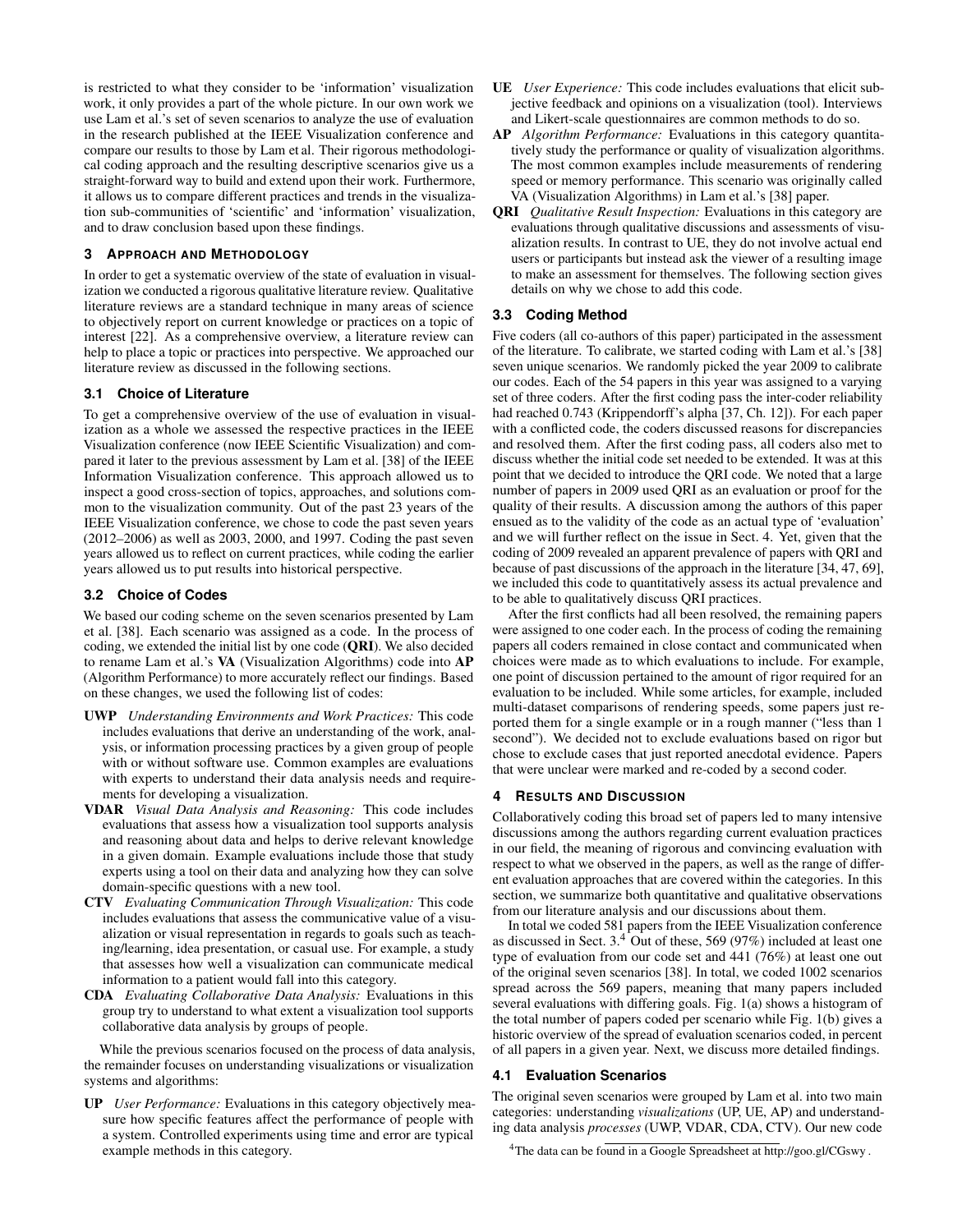<span id="page-3-0"></span>

<span id="page-3-1"></span>

(a) Total number of papers per scenario (years: 1997, 2000, 2003, 2006–2012).

Fig. 1. Evaluation scenarios for IEEE Visualization conference papers.

QRI falls into the *visualization* category, leading to 955/1002 (95%) of all evaluation scenarios we found present in the coded papers to be of this category. We found only 47 scenarios (4.7%) that studied *processes* of data analysis. We found no instance of a study that assessed communicative value of a visualization (CTV).

The most common *visualization* scenario was QRI (46% of all scenarios) followed by AP (35% of all scenarios). Both scenarios together covered 81% of all the scenarios we coded. Evaluations in both QRI and AP were always conducted (by definition) without actual study participants. Interestingly, these two codes differ sharply from the other two in this category that involve studying participants: UE (9.3% of all scenarios) and UP (4.6% of all scenarios).

The following subsections discuss our most interesting findings and observations in regards to specific scenarios in more detail.

#### 4.1.1 AP: The Importance of FPS and Memory Footprint

The reporting of performance of a (novel) algorithm, technique, or tool was, with 35% of all coded scenarios, the second most frequent type of evaluation we observed. Typically, authors reported computation times for processing or rendering speeds in frames per second, for a number of example datasets and a given platform. In the earlier papers, we also frequently observed the reporting of memory footprints, albeit less often in more recent papers—probably since memory shortage seems to be less of a concern these days. Such performance metrics are instructive because they inform the reader about the dataset sizes an implementation or technique is applicable for, on a given platform.

Other objective metrics to evaluate a technique or implementation are those that quantitatively assess the quality of a visualization algorithm. Their goal is, therefore, to measure what a user can see or observe without the need to study participants. In graph drawing, for instance, quality measures such as the number of edge crossings are used as criteria to assess the readability. For the visualization literature we analyzed, this subset of AP evaluations included, for example, the reporting of compression rates for shape compression techniques or error metrics for the generated visuals. Such objective metrics to assess a technique or its produced results was typically provided when some kind of ground truth or other established quality standards (visual and otherwise) existed against which results could be compared.

While frequently used as an evaluation approach, we saw a wide range of reporting rigor in AP scenarios. In fact, it was when coding this evaluation category that a discussion ensued among the authors at which point the report of AP results should be called an 'evaluation.' In particular, for time and memory performance we saw papers that simply reported a single frames-per-second number for a single, specifically selected dataset. Some papers just reported a range of rendering speeds without further specification of the dataset used or on which platform they were produced. A popular but notoriously imprecise assessment for rendering speeds was the term "interactive framerates" which can mean anything from 1 fps to 120 fps or more. We decided not to code such 'performance evaluations' as AP if they were limited to a single measurement without a clear platform or dataset. In contrast, typical evaluations gave rendering speeds for a number of different example datasets and reported the used platform. Good evaluations analyzed the behavior for a range of dataset sizes or used a number of additional metrics to assess different concepts of visual quality of the results. A good performance analysis was presented, for instance, by Lindstrom and Isenburg [\[39\]](#page-9-24); a nice example of objectively analyzing the quality of a proposed visualization result is Schultz and Seidel's work [\[57\]](#page-9-25).

#### 4.1.2 QRI: Qualitative Result Inspection

As discussed previously in [Sect. 3,](#page-2-1) we added one category to the seven categories defined by Lam et al.: the prevalent 'qualitative results inspection' category (QRI). We included this code despite the fact that it is not an evaluation in the traditional sense. Put simply, a QRI addresses the reader of a paper and encourages him/her to agree on a quality statement by inspecting a result image. An example statement could be that "the figure shows that our tool can clearly depict structure x in the data which was impossible with previous approaches." While this is just one example, we encountered a variety of different approaches and factors of what we considered as QRI. While we decided to not further split this category during the coding, we next discuss these details for a better understanding of the breadth and rigor we saw in this scenario. In essence, we found three important types:

- 1. *Image Quality:* The classical form of QRI we found was the qualitative discussion of images produced by a (rendering) algorithm. A new algorithm was often targeted at producing images of a certain quality and it was common to show and assess visually that quality goals had been met (e. g., [\[48\]](#page-9-26)).
- 2. *Visual Encoding:* Introducing a new visual encoding (e. g., a novel transfer function or novel glyphs for vector and tensor fields) was also quite common. An example was the introduction of superquadric glyphs for second-order tensors by Schultz and Kindlmann [\[56\]](#page-9-27). A QRI would in this case highlight what these new encodings could show and how.
- 3. *Walkthrough:* We intentionally, however, did not limit the scope of this category to visual encoding or image quality discussions, as we also found instances of qualitative discussions of system behavior (e. g., [\[72\]](#page-9-28)) and interaction concepts (e. g., [\[8\]](#page-8-16)). These discussions convincingly validated the proposed contributions.

We found two major approaches in how QRI were conducted: *comparative* and *isolated*. Comparative result inspections had clear stateof-the-art competitors that provided different solutions for the same problem. The goal was to improve upon these current state-of-the-art solutions. A typical approach was to compute output images with different algorithms, including the newly proposed one, for a range of different datasets. These images were then compared side-by-side and the authors walked the reader through them to explain the differences and benefits of the newly proposed algorithm (e. g., [\[48\]](#page-9-26)).

Another approach was to qualitatively inspect the results in isolation; i. e., there was no clear competitor that addressed the same problem which could be used for comparison. In those cases, a solid description of the problem at hand as well as the justification of how the proposed new algorithm/technique/system addressed it was mandatory. Not doing so resulted in a *pure description* much like a manual that failed the purpose of evaluation—we did not code these descriptions.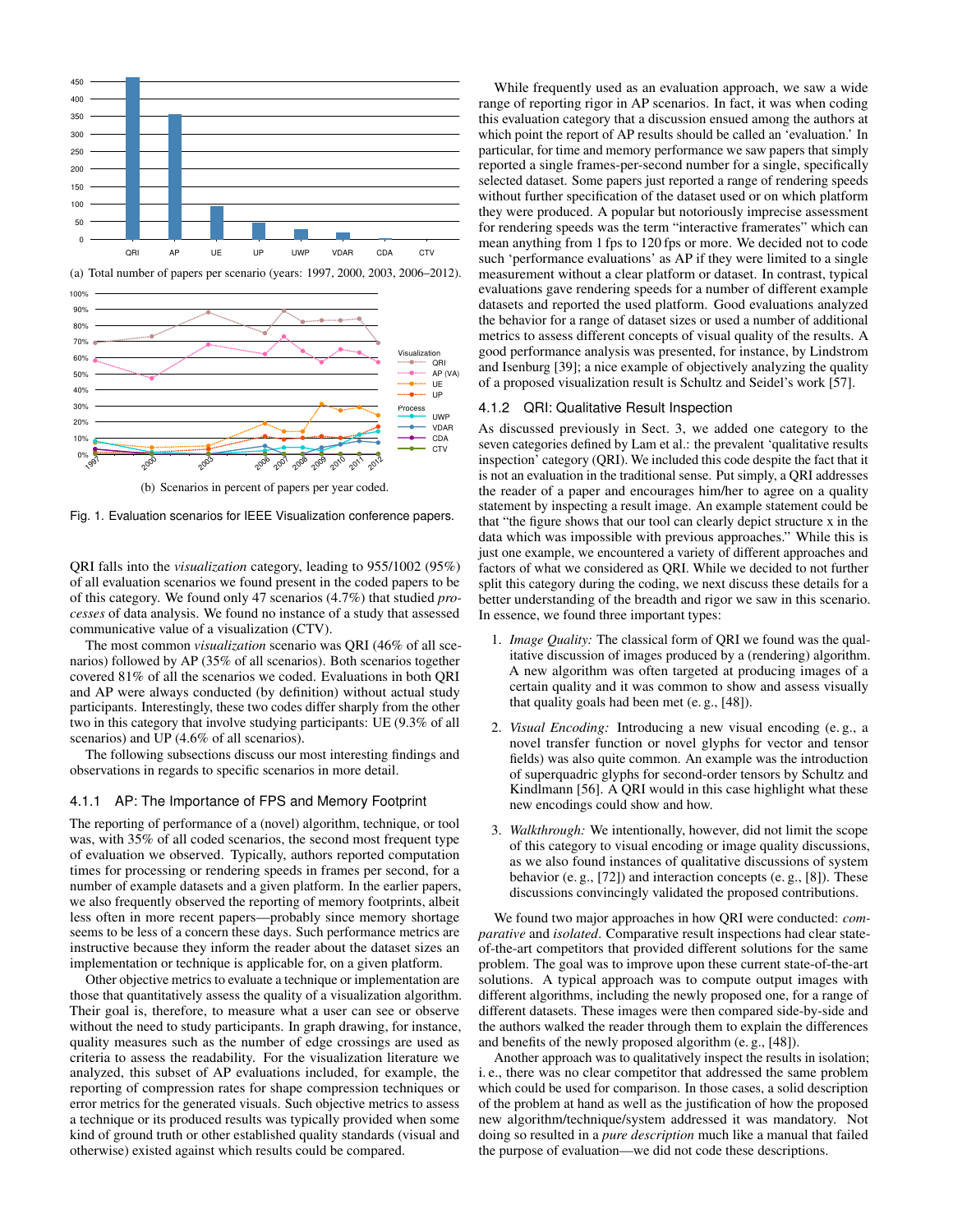

<span id="page-4-0"></span>Fig. 2. Histogram of participants in evaluations, over all papers and years (only counting papers with at least one participant). For the papers with a known and positive participant number (i. e., excluding those marked with '?'), the mean is 23.8 and the median is 9 participants.

## 4.1.3 UE/UP: User Experience and Performance

User Experience and User Performance studies are probably the most common studies in the field of human-computer interaction. As such we were surprised to see that only 14% of all scenarios fell into one of the two categories and only 113 of the total 581 papers contained either one or both of the studies. Typical examples of UP studies assessed the time and/or errors of participants using a new technique (e. g., [\[40\]](#page-9-29)) or compared the performance of human participants with that of an automatic technique (e. g., [\[73\]](#page-9-30)). As the only two types of scenarios in the *visualization* category that involve participants, it is interesting to see that their prevalence was relatively low compared to the other two scenarios. Perhaps one of the reasons is that controlled experiments, the most common UP method, are typically time- and resource-intensive to design, conduct, and analyze. This could also explain why UE studies were much more common than UP studies. For UE we mostly observed reports of feedback gathered at informal demos to expert users but we also saw a few more detailed UE assessments (e. g., [\[42\]](#page-9-31)).

[Fig. 2](#page-4-0) shows the number of participants we recorded for all coded scenarios. As can be seen in the figure, many studies involved 1–5 participants. Among these, studies with one or two participants were the most frequent (13 and 14, respectively). These were usually UE studies, reporting feedback from experts. The larger spike at 11–20 participants is explained by the fact that a large number of UP studies chose 12 participants (11 cases). Studies with very large numbers of participants were most commonly web-based UP or UE studies.

#### <span id="page-4-1"></span>4.1.4 UWP/VDAR, or the Case of the Case Study

The scenarios UWP (Understanding Work Practices) and VDAR (Visual Data Analysis and Reasoning) are methodologically very similar as they both attempt to understand domain experts' analysis processes and practices. However, while UWP focuses on understanding the current practices and is therefore similar to a requirements analysis, VDAR scenarios (usually) focus on assessing the value of a newly introduced visualization tool for a group of domain experts.

Overall, we saw only very few UWP (28 papers, 4.8%) and VDAR (17 papers, 2.9%) scenarios. These numbers appear very low given that large parts of our community focus on application-driven research. We indeed found quite a few papers in our survey whose authors had obviously interacted with domain experts. In terms of UWP, however, they almost exclusively derived their motivations and requirements in an analytical fashion rather than from talking to real people or figuring out real needs in practice. Such papers are typically motivated by 'established facts' such as "in medicine, doctors need to . . . " or "physicists need tools for . . . " or simply refer to a previous state of the art in the literature to improve the performance of some algorithm. While these are also valid motivations, of course, they are not UWP studies. In terms of VDAR, we found a very similar situation. While many applications were built towards helping to solve a certain domain problem, we rarely found evaluation reports that tried to assess the

resulting data analysis, decision making, or knowledge management/ discovery when domain experts used the proposed tools. Instead, QRI studies were provided. Whether the presented findings were based on domain experts or the authors often remained ambiguous.

The methodological approach prevalent for VDAR and common for UWP studies are case studies. While we did not find many VDAR or UWP scenarios, we found many papers that validated their results using 'case studies.' In visualization, case studies are commonly defined as "detailed reporting about a small number of individuals working on their own problems, in their normal environment" [\[62\]](#page-9-19). In doing so, they can be a particularly strong form of evaluation as they show how a new visualization would fit into existing work practices (UWP) or how it can help to conduct VDAR. Analyzing our set of visualization papers, however, we found a variety of interpretations of what a case study is and a large variance in the rigor of reporting them. We categorize these different interpretations of case studies into four categories:

- 1. *Case study from domain expert:* Reports on how a domain expert used a new visualization approach to analyze his/her data. The new visualization improves upon previous practices of this expert. In-depth reports of such case studies have, for instance, been conducted on knowledge discovery in high-dimensional data [\[60\]](#page-9-32). In the papers we coded this could be found in several of the case study papers of the earlier years when domain experts themselves reported on the use of a tool or technique.
- 2. *Case study from close collaboration:* Specific domain problems have been tackled by an ongoing, intensive collaboration between visualization researchers and domain experts. The analysis of a problem reported in a case study has been the result of this collaborative, often iterative endeavor. In particular, such forms of case studies are common in participatory design [\[6\]](#page-8-17), or when following a design study methodology [\[59\]](#page-9-9). Domain expert collaborators often co-author a resulting paper. An example for such a design study is Kok et al.'s work [\[33\]](#page-9-33).
- 3. *Case studies from visualization researchers:* Here, visualization researchers report on how they used a new visualization approach to solve/improve upon a certain problem without a (strong) involvement of domain experts. These are particularly relevant forms of case studies when the 'epistemic distance' between the problem at hand and the visualization researcher is small; i. e., the visualization researcher either is an expert in the problem domain addressed, or the problem is easily accessible and understandable without the necessity to have in-depth domain knowledge. Albeit published at the InfoVis conference, an example of the latter can be found in the BallotMaps design study [\[74\]](#page-9-34).
- 4. *Usage scenario from visualization researchers:* We found many papers in our survey, that reported on 'case studies' yet which did not fall into one of the previous three categories. Here, authors reported simply on how a new visualization approach could be used by a hypothetical domain expert, as opposed to reporting on new domain-specific findings on the problem at hand or on how it improved upon domain practices. Instead of case studies we call these 'usage scenarios,' echoing a previous call to distinguish usage scenarios from the more formal case study method [\[59\]](#page-9-9).

We often found it hard to understand in which of these bins a case study validation fell. Many of the papers we analyzed simply did not provide enough detail on what was done and how. A typical example is "this work is based on a collaboration" without any further details. Questions on how many collaborators, who they are, what their previous practices were, and how they participated in a project/case study often remained unclear. The number of participants was inconclusive not only in the "case study section" but also in many descriptions of UE scenarios. [Fig. 2](#page-4-0) shows that for 39 papers we could not deduce from the text either how many participants were involved or if the participants were even real or imagined (left-most bar in [Fig. 2\)](#page-4-0).

Understanding these details, however, is particularly important as the four categories described above vary significantly in terms of how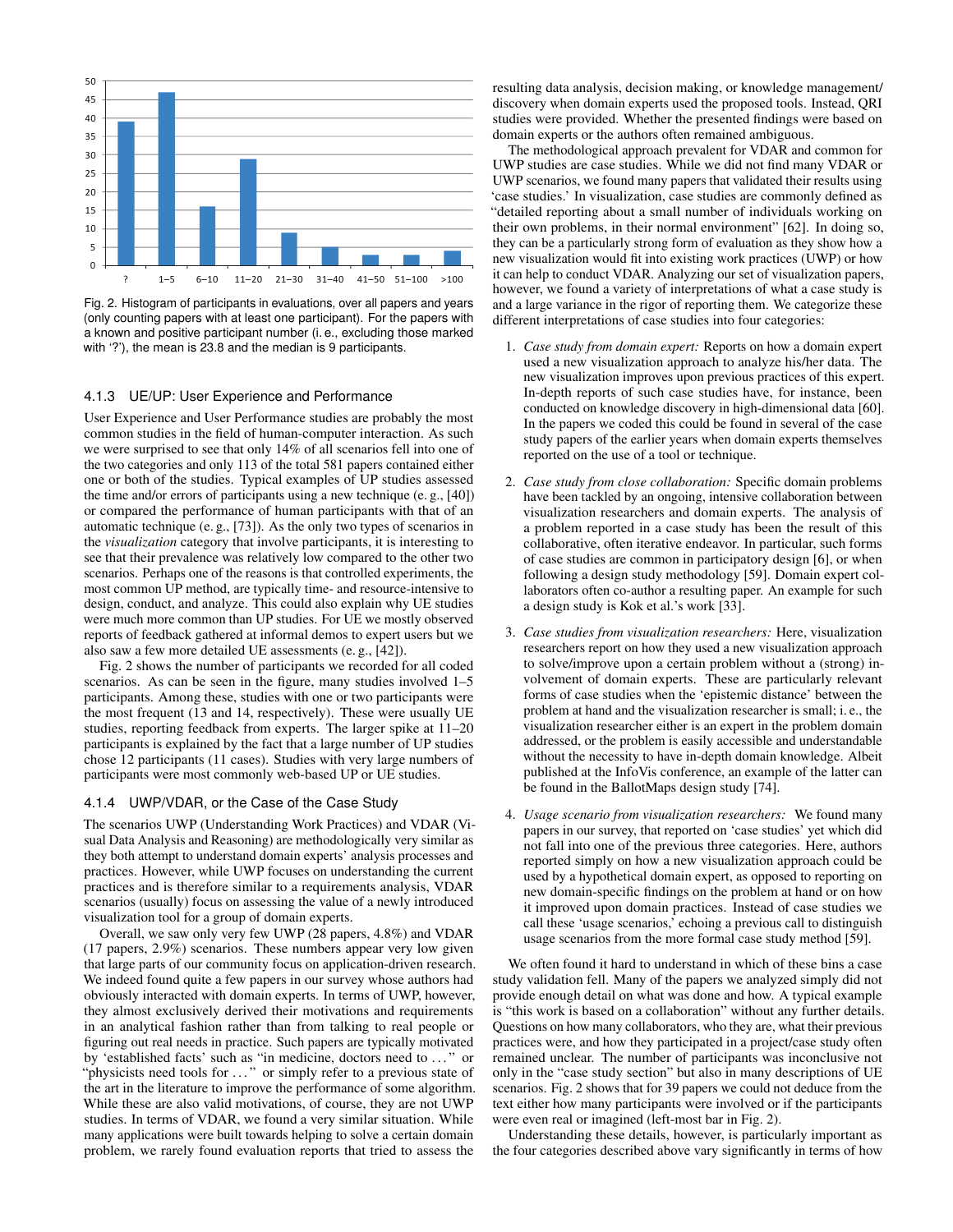strong and convincing the evaluation is. While we consider case studies with domain experts (categories 1 and 2) the strongest, followed by case studies on problems that are known to visualization researchers (cat. 3), usage scenarios (cat. 4) are the weakest and least convincing. Usage scenarios are still a legitimate form of evaluation, however, the different weightings are important when the strength of an evaluation has to be judged. Doing a real case study but not reporting on the details leaves the reader questioning the approach and eventually decreases the perceived strength of an evaluation. Note that for case studies, as opposed to lab studies or surveys, it is not necessary to have a large number of domain expert participants. Three to five is very convincing, however, often even  $1-2$  is sufficient if interesting conclusions can be derived and if the study is comprehensive and detailed.

#### 4.1.5 CTV/CDA: Communication and Collaboration

In our analysis, we found no example for the scenarios 'Communication through Visualization' (CTV), and only two for 'Collaborative Data Analysis', both from the year 1997. While visualization for collaborative analysis has just recently gained more attention [\[25\]](#page-8-18), it has not been a very strong topic in the conference—perhaps explaining the lack of evaluations. The lack of CTV, however, is somewhat surprising as the types of questions covered by a CTV study (how does a tool or visualization aid in learning, teaching, presentation, casual use?) are of potential importance to a number of research results and at the very least those that are more application oriented. What could be an explanation for this finding? We are not sure, but perhaps these types of studies are reported elsewhere or by researchers other than the ones who developed and designed the underlying visualization capabilities.

#### **4.2 Historical Development**

Examining [Fig. 1\(b\),](#page-3-1) we find that the use of QRI has been rather consistent over 15 years, hovering around 80% of all papers. This is really not that surprising for a visualization conference. We tend to communicate our results visually, even if only as a qualitative backup to some quantitative evaluation measures. To get a better idea of the trends in the data, in [Fig. 3](#page-5-0) we leave out QRI. We also combine UE+UP (understanding user feedback and performance), UWP+VDAR (understanding user needs and reasoning), as well as CDA+CTV (collaboration).

Focusing on [Fig. 3\(a\)](#page-5-1) (results for the IEEE Visualization conference), we also notice that the use of AP has hovered around 60% of all papers and, unquestionably, has played the dominant role over the years and no visible change in trend can be detected. However, since 2003, there is a clear trend for the increased importance of engaging the user. We believe this is a clear success of a number of soul-searching events in the early 2000s in our community. Lorensen's "death of visualization" [\[41\]](#page-9-35) clearly left its mark together with a number of panels and keynotes about the future of visualization. Most notably among them was Johnson's "top scientific visualization research problems" [\[28\]](#page-8-19). While it is often remembered as the starting point of uncertainty visualization, it also considers human-centered design as well as better visual abstractions as some of the challenges. In fact, what had topped the list was a category named "think about the science" that calls for a closer collaboration with domain experts.

A further trend is the steady increase of the reporting of VDAR+UWP over the last four years. It was 2009 that the five paper types (technique, system, design study, evaluation, model papers) were introduced at the IEEE Visualization conference. While these paper types were pioneered at the IEEE Information Visualization conference in 2003 and in 2007 Kwan-Liu Ma organized the IEEE Visualization panel "Meet the Scientists," it was only in 2009 that they were formalized at the IEEE Visualization conference. We believe that this formalism helped some of the authors to recognize that it is important to more rigorously report their work with users. Some of this effect is also noticeable for the UE+UP evaluation scenarios.

One main caveat exists in reading these numbers—as we chose not to subjectively judge the rigor of an evaluation, many of the cases included in the above numbers do not count as 'formal' evaluations.

<span id="page-5-3"></span><span id="page-5-1"></span>

<span id="page-5-4"></span><span id="page-5-0"></span>Fig. 3. Evaluation scenarios in percent of all papers in a year.

#### **4.3 Practices in the Community as a Whole**

Comparing our analysis of the IEEE Visualization conference with the results of Lam et al.'s [\[38\]](#page-9-0) for the IEEE Information Visualization conference,<sup>[5](#page-5-2)</sup> a quite different picture emerges. Here we constrain our discussion to the coding results of the IEEE Information Visualization conference, depicted in [Fig. 3\(b\).](#page-5-3) The dominating evaluation scenario is UE+UP—as one would expect from a strong HCI influence. A steady increase of these scenarios is visible for the past 10–15 years. The historically second most important evaluation scenario is AP. Its influence has been somewhat steady over the last ten years. In this regard it is worthwhile to mention the outlier in 2006; a year with an atypically high number of graph drawing papers. Here, the focus was more on algorithms than human-centered design which could explain the reversal of AP/UP+UE scores. The influence of VDAR+UWP has been similar to the IEEE Visualization conference—there has been little such work until only recently. Yet, the increasing trend that we saw for this scenario at the IEEE Visualization conference can only be found at IEEE Information Visualization since 2011.

To understand the difference between the IEEE Visualization conference and the IEEE Information Visualization conference even better, we also look at the percentage of evaluations per year that included human participants (see [Fig. 4\)](#page-6-0). It is clear from this figure that a steady 80% of all evaluations in the IEEE Information Visualization conference incorporate participants (with the just mentioned exception of 2006). For the IEEE Visualization conference, this percentage has been steadily rising for the past ten years and arrived at about 50%

<span id="page-5-2"></span><sup>5</sup>We ourselves coded the years 2011 and 2012 of the IEEE Information Visualization conference (an additional 88 papers) to understand the full history.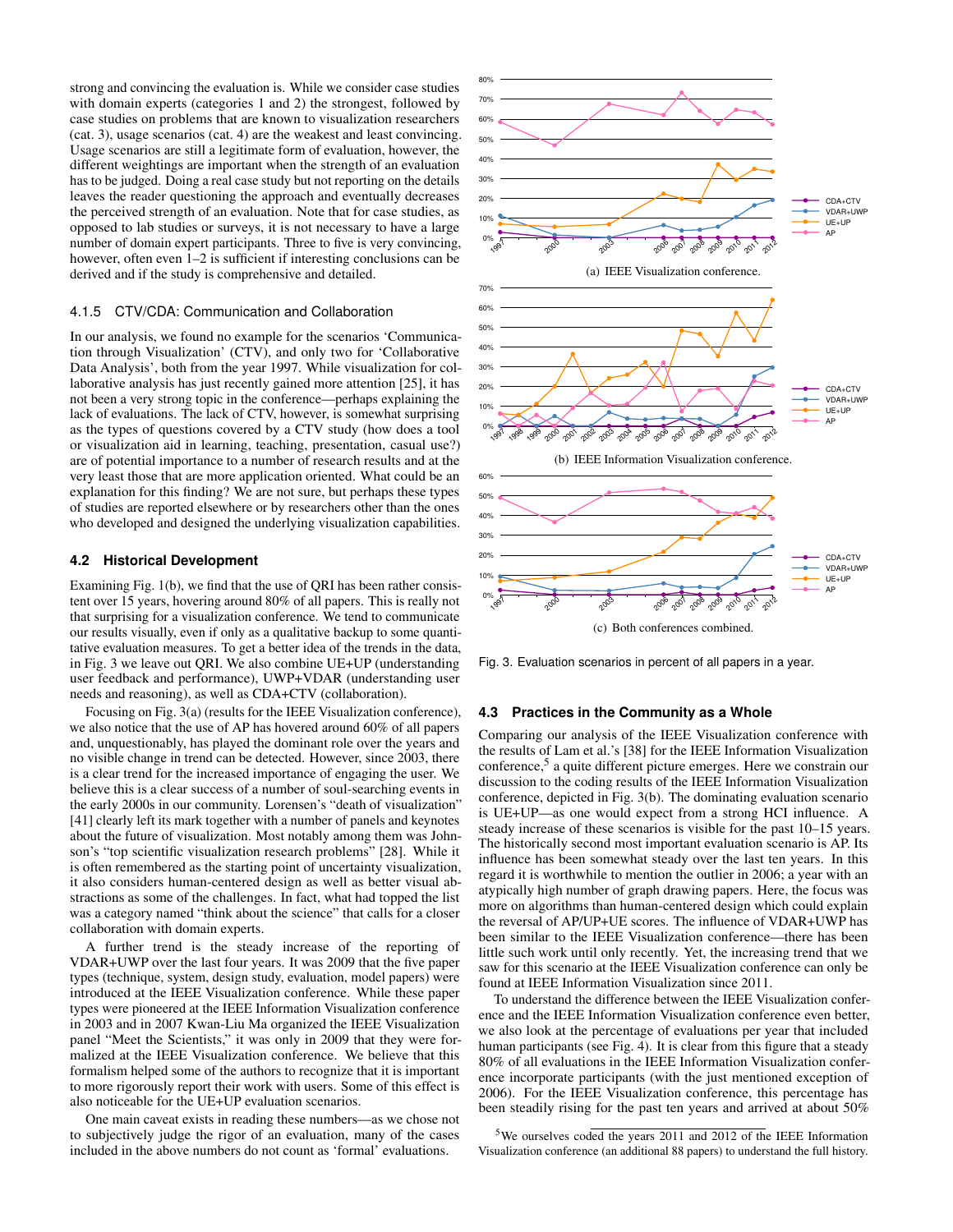

<span id="page-6-0"></span>Fig. 4. Evaluations with human participants in % of all evaluations, considering only Lam et al.'s 7 scenarios as the baseline, excluding QRI.

in 2012. This observation suggests a much stronger HCI influence in IEEE Information Visualization than for IEEE Visualization.

Finally, it is worth to examine the visualization community as a whole. [Fig. 3\(c\)](#page-5-4) shows the results as if there was just a single conference, simply combining all papers in each year. The clear trend, in our community, is to increasingly understand the performance and experience of users (UE+UP) and the diminishing (yet until 2011 still dominating) focus on algorithmic performance (AP). Overall, this is not too surprising and had been our gut feeling all along. This is also influenced by an increasing number of published papers at the IEEE Information Visualization conference and a diminishing number of papers being published at the IEEE Visualization conference.

#### <span id="page-6-2"></span>**5 CONSIDERATIONS FOR EVALUATION IN VISUALIZATION**

Next, we discuss some of our observations in the study and own past experiences. Some of these consideration are similar to previous pre-scriptive advice on evaluation in visualization [\[9,](#page-8-5) [47,](#page-9-7) [50,](#page-9-6) [58,](#page-9-36) [62,](#page-9-19) [65\]](#page-9-8); here, we provide further evidence for these arguments by grounding them in our study, extend upon them, and add further considerations.

#### **5.1 Analyzing and Reporting Real Problems**

Our systematic review demonstrated that the process evaluation scenarios UWP, VDAR, CTV, and CDA are rarely conducted or, at least, are rarely reported in IEEE Visualization papers. This observation is similar to what Lam et al. [\[38\]](#page-9-0) found for the 'information visualization' papers they had surveyed. These process-based evaluation scenarios, however, are relevant for virtually any visualization research. In our field we need these types of evaluations to understand what the problems are that our target audience faces; to understand how visualization tools support their analysis and reasoning; to understand how they can communicate about their insights using visualizations; and to understand how visualizations can support collaborative data analysis. Without investigating these questions we risk working in an Ivory Tower and, ultimately, facing the "death of visualization" [\[41\]](#page-9-35). As Lorensen [\[41\]](#page-9-35) emphasized in 2004, as a community we must talk more to our "customers" to understand their work practices and visualization uses. Our papers should reflect this work by an increased visibility of insights from UWP, VDAR, CTV, and CDA evaluation scenarios.

While we do not advocate that every visualization paper needs to include one of these evaluation scenarios to be a solid paper, it would be beneficial if each paper draws a clear connection to what open scientific problem it contributes or which real-existing tool it improves. Beyond that, [Fig. 3\(a\)](#page-5-1) shows that the percentage of UWP+VDAR evaluation papers have steadily been increasing since Lorensen's call to action. Moreover, our subjective impression of papers published in more recent years is that many authors, in fact, do talk to their clients and target audiences. The insights from such investigations, however, are often stated matter-of-factly as opposed to explaining how certainty about these insights was achieved and to invite further investigation. To improve this situation we need to encourage the reporting of UWP, VDAR, CTV, and CDA evaluation scenarios and need to make them first class citizens in the visualization literature.

# <span id="page-6-1"></span>**5.2 Statistical Significance & Qualitative Expert Feedback**

Evaluation methods used to study UWP, VDAR, CTV, and CDA are often qualitative in nature, such as interviews with domain experts, observations of work practices, or longitudinal case studies of newly proposed tools. The goal behind these evaluations is to maximize the *realism* of the findings, as opposed to other methods that seek to maximize *generalizability* or *precision* [\[9,](#page-8-5) [43\]](#page-9-37). If we, as a community, want to engage in understanding real problems of real people and how to solve them, we also have to understand methodological characteristics that come with qualitative approaches designed for studying the real world. Examples of such characteristics include the small number of participants to derive valid conclusions, and the goal of a rich and grounded qualitative understanding of complex systems rather than statistical significance of quantitative measures.

In our own previous work as researchers and reviewers, however, we have found that often reviewers with a strong positivist background are very quick in putting qualitative approaches down as non-rigorous research without being aware of the methodological differences and characteristics. Based on these preconceptions, papers get rejected with the justification that the authors should have employed a quantitative approach with a statistical analysis. As noted by Greenberg and Buxton [\[23\]](#page-8-6), such practices can be very harmful, muting creative ideas and discouraging qualitative endeavors of studying real users with real problems. A notable exception from our community is, for instance, Lundström et al.'s [[42\]](#page-9-31) qualitative work on understanding multi-touch visualization based on in-depth interviews with five domain experts.

Rather than blindly assuming and expecting certain evaluation methods, we argue for a more thorough consideration of research questions/goals and the right evaluation approach for this question/goal, echoing previous calls [\[23,](#page-8-6) [47,](#page-9-7) [50\]](#page-9-6). In particular, we argue against considering evaluation *only* as controlled quantitative studies with null hypothesis significance tests (NHST). While these studies can be helpful for research questions focusing on low-level effects, statistical significance cannot be the only goal for a controlled study. Essentially, significance can almost always be achieved eventually if one uses a high-enough number of participants, making it imperative to *interpret* performance differences in the study context. Similarly, non-rigorous yet common practices of allowing flexibility in data collection, analysis, and reporting make it easy to falsely find evidence for effects that actually do not exist [\[64\]](#page-9-38). Moreover, the usefulness of NHST is heavily being questioned in the statistics literature [\[12,](#page-8-20) [32\]](#page-9-39) and alternatives exist for reporting the results of controlled studies [\[13\]](#page-8-21).

Also, controlled studies are simply not the right tool for a number of evaluation goals. In visualization we often deal with ill-defined, fuzzy, and broad domain problems which cannot easily be broken down into low-level tasks [\[59\]](#page-9-9); consider, e. g., the goal of comparing different genomes [\[45\]](#page-9-40). We then have to engage in better understanding of such complex problems to design complex visualization systems/tools/algorithms helping to solve them. In such situations, however, the usage of controlled quantitative studies is often questionable. First, there are rarely low-level tasks that can be tested. Second, even if there are low-level tasks and a controlled experiment with domain experts can be run, the findings might not be *actionable* [\[20\]](#page-8-22). For instance, the finding that a newly proposed visualization tool makes low-level tasks of domain experts faster might be interesting from an application domain point of view. Such findings, however, can hardly be broken down into a cause-effect relation and questions such as what has caused the performance increase remain unclear and speculative [\[58\]](#page-9-36).

#### **5.3 ". . . and they really liked it."**

One prevalent pitfall we observed that relates to the issue of rigor was to consider positive subjective judgments from domain experts as a sufficient form of evaluation. This pitfall most often occurred in UE evaluations reporting on anecdotal feedback from interviews with potential target users. While subjective positive feedback from experts on a new technique or tool is encouraging and can be a valid tool of evaluation, simply stating "... and they really liked it" is not sufficient. Such statements are usually prone to *demand characteristic effects*. Well-known in psychology [\[24,](#page-8-23) [51\]](#page-9-41) and in human-computer interaction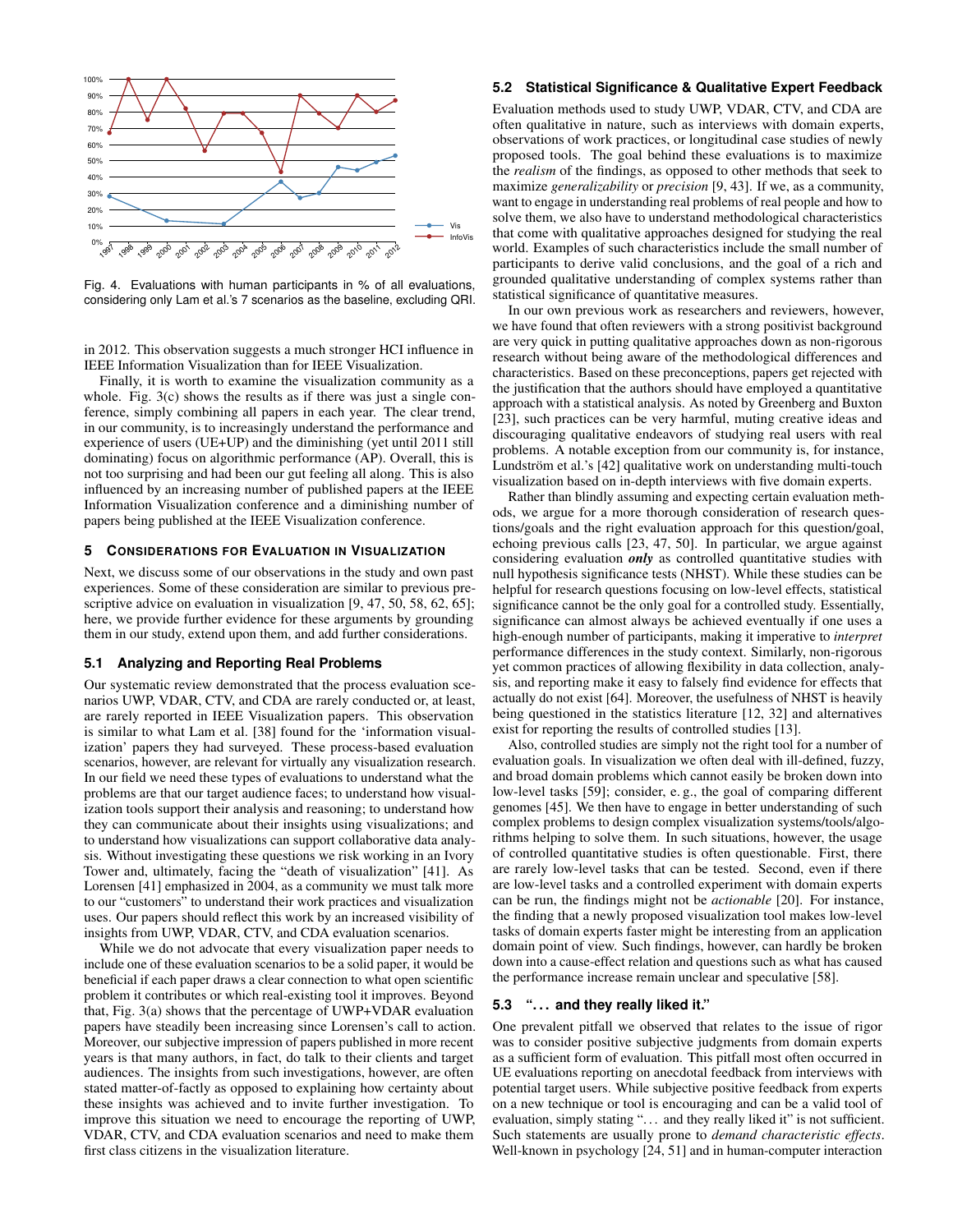[\[7,](#page-8-24) [14\]](#page-8-25), this phenomenon explains experimental artifacts that arise from the unconscious wish of participants to align with the researcher's hypotheses. When interviewing potential target users, especially if they are involved in a collaboration [\[59\]](#page-9-9), it is thus very likely that they will offer positive and favorable feedback. While positive feedback is a helpful condition for tool adoption in a target domain, it is by no means a rigorous and convincing stand-alone evaluation. Instead, qualitative evaluations could be carried out, e. g., in the form of in-depth observations of a new tool in use by domain experts; or interviews with a (semi-)structured protocol could be used with a set of pre-defined questions that ask, for instance, also for a critique of the new tool.

## **5.4 On the Question of How Many Study Participants**

Perhaps one of the central questions is the one on how many participants should be involved before a study is representative or a design is well tested. The answer depends on the goals of the work. If we are testing the performance of participants in low-level tasks and want to reduce the probability of committing a Type II error a power analysis can help to determine the right number of participants [\[5\]](#page-8-26). If we are testing the usability of a tool, there is an ongoing debate of how many participants to test. Nielsen and Molich [\[49\]](#page-9-42) found that with six people one can find, on average, about 80% of all usability problems. This result has since been revised and criticized and the debate is still looming [\[55\]](#page-9-43).

On the other hand, if we are working with specific domain experts, we often do not want to make the claim of generality, but rather that of transferability to people with the same needs. A qualitative evaluation or observational study can be very useful in this case even with a 'low' number of expert participants (e. g., [\[42\]](#page-9-31)). It is common in qualitative work to sample participants using nonprobability sampling [\[44\]](#page-9-44). Purposeful sampling (or criterion-based selection) methods are those that are often used when one wants to collect the most insightful data from carefully chosen experts. Sample sizes (number of participants) are in these cases often determined based on emerging results where minimizing information redundancy is the primary criterion: One basically engages in a cycle of data collection and analysis and stops studying participants once the collected information becomes redundant [\[44\]](#page-9-44).

Extending our discussion in [Sect. 5.2,](#page-6-1) we have noticed that colleagues with a mathematical background often have difficulties accepting studies that are based on only few participants. Hence it is worthwhile to point out that algorithmic studies are often based on very few data sets (often less than four) with the goal to generalize to all data sets. This argument is no different from qualitatively analyzing a new technique or tool with, e. g., four domain experts—if the evaluation is done rigorously. Both cases are not unreasonable, however, since we should keep in mind that there is no number of data sets or participants that could validate any specific scientific theory. Instead we aim for testing a tool or an algorithm as thoroughly as we can [\[54\]](#page-9-1).

## **5.5 Evaluation Reporting Rigor**

In our literature analysis, we encountered many publications that lacked important methodological details in reporting their evaluations. Without these details, however, it is difficult, if not impossible, to assess the quality and impact of an evaluation. Based on these insights about current practices, we call for more rigorous descriptions of evaluation activities and summarize some specific recommendations below:

*Reporting who participated:* Especially in qualitative endeavors such as QRI, UWP, and VDAR as well as, at times, UE it is important to provide details on who did what. Most importantly, it should be clear whether evaluation data (or insight on common practices or typical problems in a domain) is based on one or more real experts or on a hypothetical expert imitated by the authors. If no details are provided, readers will tend to assume the latter which might reduce the impact of strong field work. Consider, for instance, a task analysis for a certain domain problem. This task analysis might be based on work with real domain experts, on a literature review, or simply on the intuitions of the researchers. If work with domain experts has been conducted it is not only important to state that fact but also to provide further specific details about these experts and how the engagement between researcher and experts took place. For instance, what is their training, what is their work context, and what constitutes their expertise?

*Reporting on collaboration details:* Many projects in visualization are based on a collaboration between domain experts with driving problems/data and researchers with visualization/data analysis expertise. Such collaborative projects bear a great potential of having a real impact in an application domain by including different angles of expertise in the design process. Yet, for a reader of a paper that reports on the results of such design studies it is still crucial to learn about methodological specifics to be able to judge its potential impact. Statements such as "this work is based on a collaboration" or "collaborators are co-authors of this paper" are very important but are by far not enough information to methodologically judge a project. Guidelines (and pitfalls) on how to report collaborative visualization projects can be found in Sedlmair et al.'s work on design study methodology [\[59\]](#page-9-9).

*Reporting on study protocols:* Especially for AP, UP, and UE studies it is important to follow established reporting protocols to facilitate reproducibility and comparability. For controlled laboratory studies with participants there are various sources that give advice on how to report them (e. g., [\[18\]](#page-8-27)). For AP studies it is considered good practice to test them on both synthetic and real data. In this context we also noticed that, while the Vis/InfoVis/VAST contests have been helpful, well-curated benchmark datasets for many problems are still lacking.

*Reporting how many people participated:* As part of the reporting of study protocols, we also found several examples that specifically lacked the number of participants/experts involved in an evaluation [\(Fig. 2,](#page-4-0) left-most bar). Phrases such as "some" or "several" are too vague to be able to make concrete judgments about the work that has been done. Reporting numbers of participants is particularly important for UP, UE, UWP, VDAR, CTV, and CDA.

*Reporting controlled experiments with rigor:* Many evaluations that we coded as UP would clearly fail the set standards for properly reporting the results of quantitative controlled evaluations in, for example, the HCI community. Many papers only report averages of performance measurements and then reason on observed differences, without the statistical tests that would signify that the found differences are not due to chance. While we caution people to not overly rely on null hypothesis significance tests as mentioned in [Sect. 5.2,](#page-6-1) without proper inferential statistical analysis the implications become even more meaningless. The APA (American Psychological Association) provides general guidelines for reporting studies and statistical test results [\[71\]](#page-9-45).

*Reporting qualitative result inspections with more rigor:* An important question is what problems should be addressed in a QRI study. An aspect of this question is which datasets should be used and whether they are cherry-picked to underline the proposed solution's strength or if they are a representative sample of the targeted problem space. While there are no set standards, it is important that an algorithm is tested using several *benchmark* datasets and with different measures and therefore 'proves its mettle' in Popper's [\[54\]](#page-9-1) words. While there are certainly a number of commonly used datasets available online, we emphasize that there is a need for well-designed and thought-through datasets that exhibit a number of relevant characteristics.

The popular approach of using QRI as an evaluation method also raises the more general question of how much rigor and formalism is needed for such an evaluation approach to be valid in general. Certainly, it is not enough to assume that some example pictures will speak for themselves without any further discussion as we observed in some cases (which we did not code as QRI). It is typically also better to go beyond pure manual-like descriptions and to clearly discuss how a new approach improves the state of the art. The commonly employed technique of a walk-through may be good as a QRI evaluation but there are better techniques in form of real case studies (see [Sect. 4.1.4\)](#page-4-1).

*Paper size restrictions:* We are aware that adding more methodological details to a paper often might conflict with required page limits. However, even one paragraph about these details is better than nothing. Providing and referencing supplemental material is a valuable approach if there are many details about an evaluation.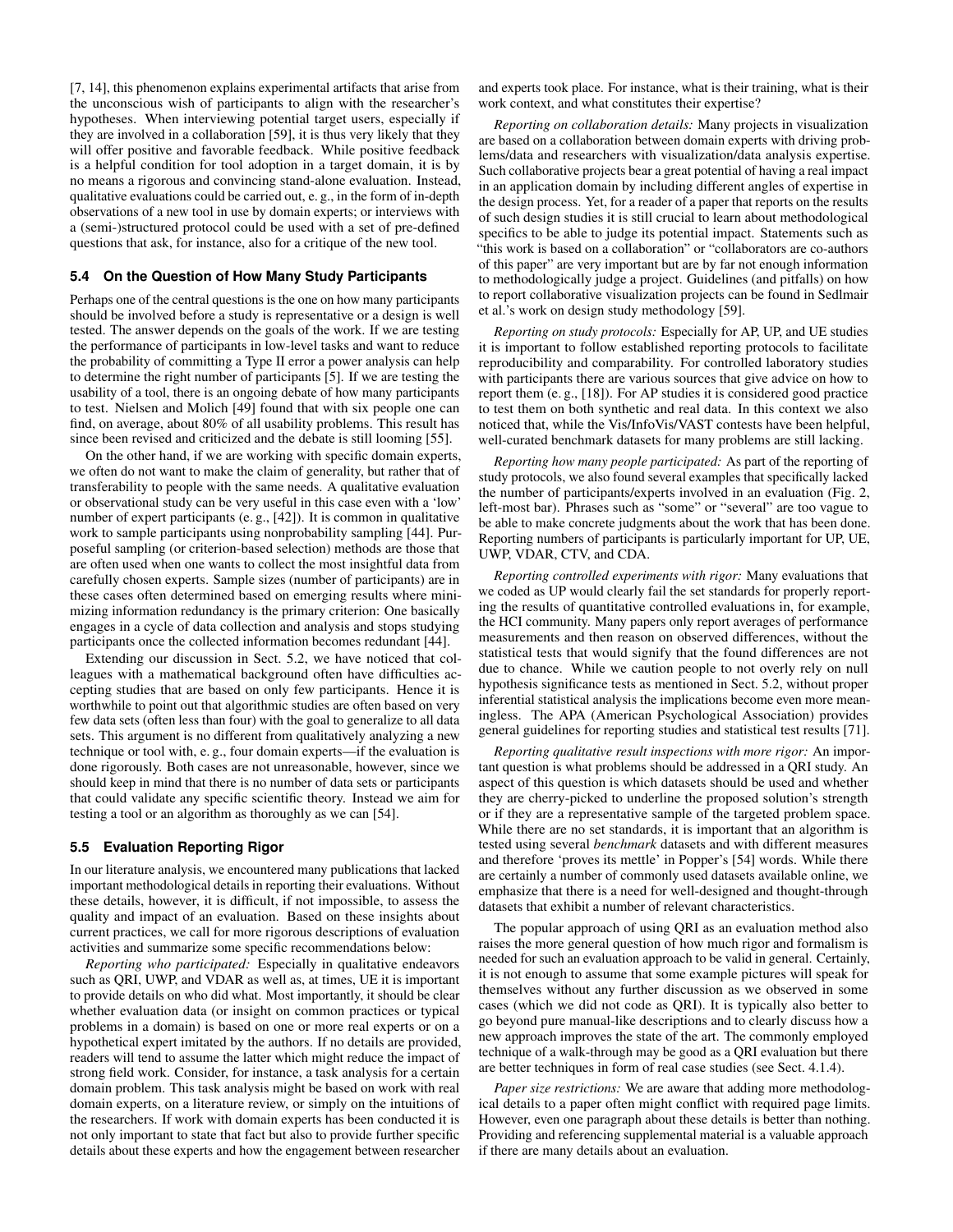# **6 CONCLUSION**

Our systematic review of evaluation practices in the IEEE Visualization conference has shown an overall emphasis on evaluations of algorithmic performance (AP) and qualitative result inspections (QRI) through images. However, there is an increasing trend in the evaluation of user experience (UE) and user performance (UP). Further, the steady increase of reporting environment and work practices (UWP) as well as how new visualizations help in data analysis and reasoning (VDAR) is particularly encouraging, especially after the soul-searching that happened about ten years ago in our community. Also, it became clear that a major difference between the use of evaluation in the IEEE Information Visualization conference and the IEEE Visualization conference is the emphasis of overall user performance vs. algorithmic performance, the latter being much more common in IEEE Visualization.

A general conclusion of our work is that, while it has improved over the last years, the general level of rigor of reporting evaluations is still too low. Many authors did not report details on who collaborating domain experts are and how they worked with them. Being clear about an employed methodology, however, can greatly improve the impact of ones research results. We, thus, believe that there is great room for improvement—even by just including 1–2 paragraphs about the protocol that was followed when interacting with the domain experts. The considerations provided in [Sect. 5](#page-6-2) can serve as a starting point.

There are several avenues to continue this work. Of course, the mentioned question of how to rigorously and formally evaluate visualization work using qualitative results inspection needs to be discussed further. It will also certainly be interesting to extend this analysis to papers published at other visualization venues such as the Eurographics Conference on Visualization (EuroVis) as a place that does not make a dedicated difference between 'scientific' and 'information' visualization, to see whether similar trends exist. Also, a separate analysis of the IEEE Conference on Visual Analytics Science and Technology would be of value to see whether there is a stronger emphasis on UWP and VDAR processes as well as on collaborative visualization (CTV/CDA), as suggested by its name and agenda. We did not include this data in our analysis as VAST is still a relatively young field (it started in 2006), paper counts are still relatively small, and its practices are not yet as established as for the two fields we compared. Still, in a few years comparing VAST to our data will be able to given an even more complete picture of evaluation practices in the visualization community.

In summary, by coding 581 papers from over ten years of IEEE Visualization we provided a systematic overview of the evaluation practices in this visualization community, discussed observations and quantitative results, and gave a historical perspective and comparison to IEEE Information Visualization. We hope that our work encourages the community to keep up the increasing trend of reporting evaluations and, in particular, also qualitative evaluations with experts.

#### **ACKNOWLEDGMENTS**

We thank, in particular, Lam et al. [\[38\]](#page-9-0) for being able to use their data and compare it to our findings. We also thank Hans-Christian Hege for initial discussions on the topic of evaluation in visualization and Pierre Dragicevic for his valuable comments. This work was supported in part by NSF IIS-1302755, ABI-1260795 and EPS-0903234.

#### **REFERENCES**

- <span id="page-8-11"></span>[1] [D. Acevedo, C. D. Jackson, F. Drury, and D. H. Laidlaw. Using visual](http://dx.doi.org/10.1109/TVCG.2008.29) [design experts in critique-based evaluation of 2D vector visualization](http://dx.doi.org/10.1109/TVCG.2008.29) [methods.](http://dx.doi.org/10.1109/TVCG.2008.29) *[IEEE Transactions on Visualization and Computer Graphics](http://dx.doi.org/10.1109/TVCG.2008.29)*, [14\(4\):877–884, July/Aug. 2008.](http://dx.doi.org/10.1109/TVCG.2008.29) doi> [10.1109/TVCG.2008.29](http://dx.doi.org/10.1109/TVCG.2008.29)
- <span id="page-8-14"></span>[2] [N. Ahmed, Z. Zheng, and K. Mueller. Human computation in visualiza](http://dx.doi.org/10.1109/TVCG.2012.234)[tion: Using purpose driven games for robust evaluation of visualization](http://dx.doi.org/10.1109/TVCG.2012.234) [algorithms.](http://dx.doi.org/10.1109/TVCG.2012.234) *[IEEE Transactions on Visualization and Computer Graphics](http://dx.doi.org/10.1109/TVCG.2012.234) [\(Proc. SciVis\)](http://dx.doi.org/10.1109/TVCG.2012.234)*, [18\(12\):2104–2113, Dec. 2012.](http://dx.doi.org/10.1109/TVCG.2012.234) doi> [10.1109/TVCG.2012.234](http://dx.doi.org/10.1109/TVCG.2012.234)
- <span id="page-8-7"></span>[3] [K. Andrews. Evaluating information visualisations.](http://dx.doi.org/10.1145/1168149.1168151) In *[Proc. BELIV](http://dx.doi.org/10.1145/1168149.1168151)*, [pp.](http://dx.doi.org/10.1145/1168149.1168151) [1:1–1:5. ACM, New York, 2006.](http://dx.doi.org/10.1145/1168149.1168151) doi> [10.1145/1168149.1168151](http://dx.doi.org/10.1145/1168149.1168151)
- <span id="page-8-0"></span>[4] [I. Babuska and J. T. Oden.](http://dx.doi.org/10.1016/j.cma.2004.03.002) Verification and validation in computational engineer[ing and science:Basic concepts.](http://dx.doi.org/10.1016/j.cma.2004.03.002) *[Computer Methods in Applied Mechanics and](http://dx.doi.org/10.1016/j.cma.2004.03.002) [Engineering](http://dx.doi.org/10.1016/j.cma.2004.03.002)*, [193\(36–38\):4057–4066, 2004.](http://dx.doi.org/10.1016/j.cma.2004.03.002) doi> [10.1016/j.cma.2004.03.002](http://dx.doi.org/10.1016/j.cma.2004.03.002)
- <span id="page-8-26"></span>[5] [R. Bausell Barker and Y.-F. Li.](http://www.cambridge.org/gb/knowledge/isbn/item5708656/?site_locale=en_GB) *[Power Analysis for Experimental Research](http://www.cambridge.org/gb/knowledge/isbn/item5708656/?site_locale=en_GB)*. [Cambridge University Press, 2002.](http://www.cambridge.org/gb/knowledge/isbn/item5708656/?site_locale=en_GB)
- <span id="page-8-17"></span>[6] [K. Bødker, F. Kensing, and J. Simonsen.](http://mitpress.mit.edu/books/participatory-it-design) *[Participatory IT Design: Design](http://mitpress.mit.edu/books/participatory-it-design)[ing for Business and Workplace Realities](http://mitpress.mit.edu/books/participatory-it-design)*. [The MIT Press, Cambridge,](http://mitpress.mit.edu/books/participatory-it-design) [MA, USA, 2004.](http://mitpress.mit.edu/books/participatory-it-design)
- <span id="page-8-24"></span>[7] [B. Brown, S. Reeves, and S. Sherwood. Into the wild: Challenges and](http://doi.acm.org/10.1145/1978942.1979185) [opportunities for field trial methods.](http://doi.acm.org/10.1145/1978942.1979185) In *[Proc. CHI](http://doi.acm.org/10.1145/1978942.1979185)*, [pp. 1657–1666. ACM,](http://doi.acm.org/10.1145/1978942.1979185) [New York, 2011.](http://doi.acm.org/10.1145/1978942.1979185) doi> [10.1145/1978942.1979185](http://doi.acm.org/10.1145/1978942.1979185)
- <span id="page-8-16"></span>[8] S. Bruckner, V. Šoltészová, M. E. Gröller, J. Hladůvka, K. Buhler, J. Y. Yu, [and B. J. Dickson. BrainGazer – Visual queries for neurobiology research.](http://dx.doi.org/10.1109/TVCG.2009.121) *[IEEE Transactions on Visualization and Computer Graphics \(Proc. Vis\)](http://dx.doi.org/10.1109/TVCG.2009.121)*, [15\(6\):1497–1504, Nov./Dec. 2009.](http://dx.doi.org/10.1109/TVCG.2009.121) doi> [10.1109/TVCG.2009.121](http://dx.doi.org/10.1109/TVCG.2009.121)
- <span id="page-8-5"></span>[9] [S. Carpendale. Evaluating information visualizations.](http://dx.doi.org/10.1007/978-3-540-70956-5_2) In *[Information](http://dx.doi.org/10.1007/978-3-540-70956-5_2) [Visualization: Human-Centered Issues and Perspectives](http://dx.doi.org/10.1007/978-3-540-70956-5_2)*, [volume 4950 of](http://dx.doi.org/10.1007/978-3-540-70956-5_2) *[LNCS](http://dx.doi.org/10.1007/978-3-540-70956-5_2)*, [pp. 19–45. Springer, Berlin, 2008.](http://dx.doi.org/10.1007/978-3-540-70956-5_2) doi> [10.1007/978-3-540-70956-5](http://dx.doi.org/10.1007/978-3-540-70956-5_2) 2
- <span id="page-8-8"></span>[10] [C. Chen and M. P. Czerwinski. Empirical evaluation of information visu](http://dx.doi.org/10.1006/ijhc.2000.0421)[alizations: An introduction.](http://dx.doi.org/10.1006/ijhc.2000.0421) *[International Journal of Human-Computer](http://dx.doi.org/10.1006/ijhc.2000.0421) [Studies](http://dx.doi.org/10.1006/ijhc.2000.0421)*, [53\(5\):631–635, Nov. 2000.](http://dx.doi.org/10.1006/ijhc.2000.0421) doi> [10.1006/ijhc.2000.0421](http://dx.doi.org/10.1006/ijhc.2000.0421)
- <span id="page-8-9"></span>[11] [C. Chen and Y. Yu. Empirical studies of information visualization: A meta](http://dx.doi.org/10.1006/ijhc.2000.0422)[analysis.](http://dx.doi.org/10.1006/ijhc.2000.0422) *[International Journal of Human-Computer Studies](http://dx.doi.org/10.1006/ijhc.2000.0422)*, [53\(5\):851–](http://dx.doi.org/10.1006/ijhc.2000.0422) [866, Nov. 2000.](http://dx.doi.org/10.1006/ijhc.2000.0422) doi> [10.1006/ijhc.2000.0422](http://dx.doi.org/10.1006/ijhc.2000.0422)
- <span id="page-8-20"></span>[12] [J. Cohen. The earth is round \(p](http://dx.doi.org/10.1037/0003-066X.49.12.997) < .05). *[American Psychologist](http://dx.doi.org/10.1037/0003-066X.49.12.997)*, [49\(12\):997–](http://dx.doi.org/10.1037/0003-066X.49.12.997) [1003, Dec. 1994.](http://dx.doi.org/10.1037/0003-066X.49.12.997) doi> [10.1037/0003-066X.49.12.997](http://dx.doi.org/10.1037/0003-066X.49.12.997)
- <span id="page-8-21"></span>[13] [G. Cumming.](http://www.latrobe.edu.au/psy/research/projects/esci) *[Understanding The New Statistics: Effect Sizes, Confidence](http://www.latrobe.edu.au/psy/research/projects/esci) [Intervals, and Meta-Analysis](http://www.latrobe.edu.au/psy/research/projects/esci)*. [Routledge, New York, 2012.](http://www.latrobe.edu.au/psy/research/projects/esci)
- <span id="page-8-25"></span>[14] [N. Dell, V. Vaidyanathan, I. Medhi, E. Cutrell, and W. Thies. "Yours is](http://dx.doi.org/10.1145/2208516.2208589) [better!": Participant response bias in HCI.](http://dx.doi.org/10.1145/2208516.2208589) In *[Proc. CHI](http://dx.doi.org/10.1145/2208516.2208589)*, [pp. 1321–1330.](http://dx.doi.org/10.1145/2208516.2208589) [ACM, New York, 2012.](http://dx.doi.org/10.1145/2208516.2208589) doi> [10.1145/2208516.2208589](http://dx.doi.org/10.1145/2208516.2208589)
- <span id="page-8-2"></span>[15] [D. L. Donoho. An invitation to reproducible computational research.](http://dx.doi.org/10.1093/biostatistics/kxq028) *[Biostatistics](http://dx.doi.org/10.1093/biostatistics/kxq028)*, [11\(3\):385–388, July 2010.](http://dx.doi.org/10.1093/biostatistics/kxq028) doi> [10.1093/biostatistics/kxq028](http://dx.doi.org/10.1093/biostatistics/kxq028)
- <span id="page-8-3"></span>[16] [T. Etiene, L. G. Nonato, C. Scheidegger, J. Tierny, T. J. Peters, V. Pas](http://dx.doi.org/10.1109/TVCG.2011.109)[cucci, R. M. Kirby, and C. T. Silva. Topology verification for isosurface](http://dx.doi.org/10.1109/TVCG.2011.109) [extraction.](http://dx.doi.org/10.1109/TVCG.2011.109) *[IEEE Transactions on Visualization and Computer Graphics](http://dx.doi.org/10.1109/TVCG.2011.109)*, [18\(6\):952–965, June 2012.](http://dx.doi.org/10.1109/TVCG.2011.109) doi> [10.1109/TVCG.2011.109](http://dx.doi.org/10.1109/TVCG.2011.109)
- <span id="page-8-1"></span>[17] [T. Etiene, C. Scheidegger, L. G. Nonato, R. M. Kirby, and C. T. Silva. Ver](http://dx.doi.org/10.1109/TVCG.2009.194)[ifiable visualization for isosurface extraction.](http://dx.doi.org/10.1109/TVCG.2009.194) *[IEEE Transactions on Visu](http://dx.doi.org/10.1109/TVCG.2009.194)[alization and Computer Graphics \(Proc. Vis\)](http://dx.doi.org/10.1109/TVCG.2009.194)*, [15\(6\):1227–1234, Nov./Dec.](http://dx.doi.org/10.1109/TVCG.2009.194) [2009.](http://dx.doi.org/10.1109/TVCG.2009.194) doi> [10.1109/TVCG.2009.194](http://dx.doi.org/10.1109/TVCG.2009.194)
- <span id="page-8-27"></span>[18] [A. Field and G. Hole.](http://www.sagepub.com/books/Book219351) *[How to Design and Report Experiments](http://www.sagepub.com/books/Book219351)*. [Sage](http://www.sagepub.com/books/Book219351) [Publications, Ltd., London, 2003.](http://www.sagepub.com/books/Book219351)
- <span id="page-8-10"></span>[19] [C. Forsell. A guide to scientific evaluation in information visualization.](http://dx.doi.org/10.1109/IV.2010.33) In *[Proc. Information Visualization](http://dx.doi.org/10.1109/IV.2010.33)*, [pp. 162–169. IEEE Computer Society,](http://dx.doi.org/10.1109/IV.2010.33) [Los Alamitos, 2010.](http://dx.doi.org/10.1109/IV.2010.33) doi> [10.1109/IV.2010.33](http://dx.doi.org/10.1109/IV.2010.33)
- <span id="page-8-22"></span>[20] [M. Gleicher. Why ask why? Considering motivation in visualization](http://dx.doi.org/10.1145/2442576.2442586) [evaluation.](http://dx.doi.org/10.1145/2442576.2442586) In *[Proc. BELIV](http://dx.doi.org/10.1145/2442576.2442586)*, [pp. 10:1–10:3. ACM, New York, 2012. doi](http://dx.doi.org/10.1145/2442576.2442586)> [10.1145/2442576.2442586](http://dx.doi.org/10.1145/2442576.2442586)
- <span id="page-8-4"></span>[21] [A. Globus and S. Uselton. Evaluation of visualization software. Technical](http://www.nas.nasa.gov/assets/pdf/techreports/1995/nas-95-005.pdf) [Report NAS-95-005, NASA Advanced Supercomputing Div., Feb. 1995.](http://www.nas.nasa.gov/assets/pdf/techreports/1995/nas-95-005.pdf)
- <span id="page-8-15"></span>[22] [B. N. Green, C. D. Johnson, and A. Adams.](http://dx.doi.org/10.1016/S0899-3467(07)60142-6) [Writing narrative literature](http://dx.doi.org/10.1016/S0899-3467(07)60142-6) [reviews for peer-reviewed journals: Secrets of the trade.](http://dx.doi.org/10.1016/S0899-3467(07)60142-6) *[Journal of Chiroprac](http://dx.doi.org/10.1016/S0899-3467(07)60142-6)[tic Medicine](http://dx.doi.org/10.1016/S0899-3467(07)60142-6)*, [5\(3\):101–117, Fall 2006.](http://dx.doi.org/10.1016/S0899-3467(07)60142-6) doi> [10.1016/S0899-3467\(07\)60142-6](http://dx.doi.org/10.1016/S0899-3467(07)60142-6)
- <span id="page-8-6"></span>[23] [S. Greenberg and B. Buxton. Usability evaluation considered harmful](http://dx.doi.org/10.1145/1357054.1357074) [\(some of the time\).](http://dx.doi.org/10.1145/1357054.1357074) In *[Proc. CHI](http://dx.doi.org/10.1145/1357054.1357074)*, [pp. 111–120. ACM, New York, 2008.](http://dx.doi.org/10.1145/1357054.1357074) doi> [10.1145/1357054.1357074](http://dx.doi.org/10.1145/1357054.1357074)
- <span id="page-8-23"></span>[24] [M. J. Intons-Peterson. Imagery paradigms: How vulnerable are they](http://dx.doi.org/10.1037/0096-1523.9.3.394) [to experimenters' expectations?](http://dx.doi.org/10.1037/0096-1523.9.3.394) *[Journal of Experimental Psychology:](http://dx.doi.org/10.1037/0096-1523.9.3.394) [Human Perception and Performance](http://dx.doi.org/10.1037/0096-1523.9.3.394)*, [9\(3\):394–412, June 1983. doi](http://dx.doi.org/10.1037/0096-1523.9.3.394)> 10. [1037/0096-1523.9.3.394](http://dx.doi.org/10.1037/0096-1523.9.3.394)
- <span id="page-8-18"></span>[25] [P. Isenberg, N. Elmqvist, J. Scholtz, D. Cernea, K.-L. Ma, and H. Ha](http://dx.doi.org/10.1177/1473871611412817)[gen. Collaborative visualization: Definition, challenges, and research](http://dx.doi.org/10.1177/1473871611412817) [agenda.](http://dx.doi.org/10.1177/1473871611412817) *[Information Visualization](http://dx.doi.org/10.1177/1473871611412817)*, [10\(4\):310–326, Oct. 2011. doi](http://dx.doi.org/10.1177/1473871611412817)> 10 [.1177/1473871611412817](http://dx.doi.org/10.1177/1473871611412817)
- <span id="page-8-13"></span>[26] [B. Jackson, D. Coffey, L. Thorson, D. Schroeder, A. M. Ellingson, D. J.](http://dx.doi.org/10.1145/2442576.2442580) [Nuckley, and D. F. Keefe. Toward mixed method evaluations of scientific](http://dx.doi.org/10.1145/2442576.2442580) [visualizations and design process as an evaluation tool.](http://dx.doi.org/10.1145/2442576.2442580) In *[Proc. BELIV](http://dx.doi.org/10.1145/2442576.2442580)*, [pp. 4:1–4:6. ACM, New York, 2012.](http://dx.doi.org/10.1145/2442576.2442580) doi> [10.1145/2442576.2442580](http://dx.doi.org/10.1145/2442576.2442580)
- <span id="page-8-12"></span>[27] [C. D. Jackson, D. Acevedo, D. H. Laidlaw, F. Drury, E. Vote, and D. Keefe.](http://doi.acm.org/10.1145/965400.965505) [Designer-critiqued comparison of 2D vector visualization methods: A](http://doi.acm.org/10.1145/965400.965505) [pilot study.](http://doi.acm.org/10.1145/965400.965505) In *[ACM SIGGRAPH Sketches & Applications](http://doi.acm.org/10.1145/965400.965505)*. [ACM, New](http://doi.acm.org/10.1145/965400.965505) [York, 2003.](http://doi.acm.org/10.1145/965400.965505) doi> [10.1145/965400.965505](http://doi.acm.org/10.1145/965400.965505)
- <span id="page-8-19"></span>[28] [C. Johnson. Top scientific visualization research problems.](http://dx.doi.org/10.1109/MCG.2004.20) *[IEEE Com](http://dx.doi.org/10.1109/MCG.2004.20)[puter Graphics and Applications](http://dx.doi.org/10.1109/MCG.2004.20)*, [24\(4\):13–17, July/Aug. 2004. doi](http://dx.doi.org/10.1109/MCG.2004.20)> 10. [1109/MCG.2004.20](http://dx.doi.org/10.1109/MCG.2004.20)